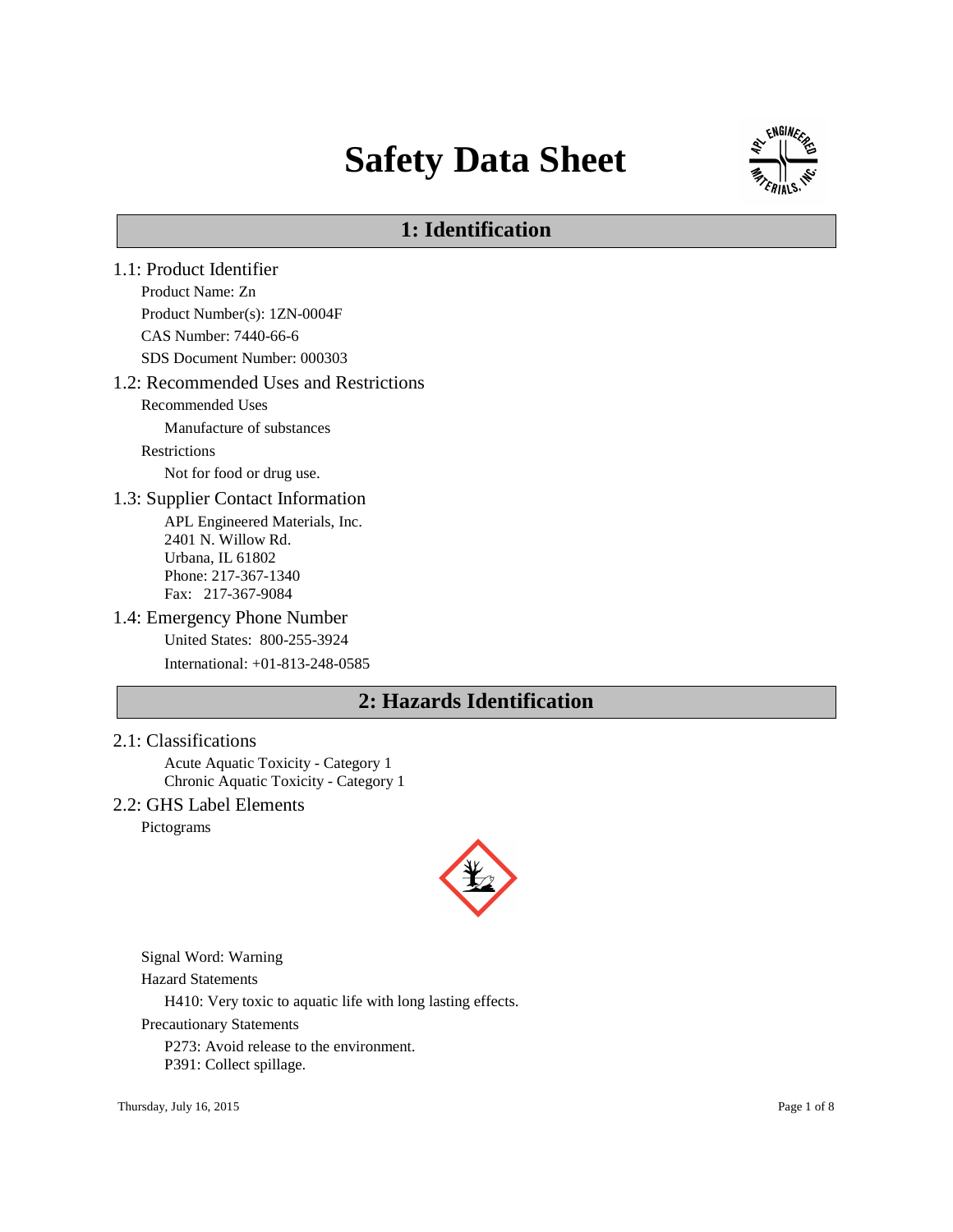P501: Dispose of contents/container to licensed disposal facility.

- 2.3: Hazards Not Otherwise Classified or Not Covered by GHS None.
- 2.4: Amount(s) of substances with unknown toxicity
	- None

| 3: Composition/Information on Ingredients |     |                         |                                             |       |           |
|-------------------------------------------|-----|-------------------------|---------------------------------------------|-------|-----------|
| $3.1:$ Ingredient<br>Zn                   | 100 | .Weight% .Formula<br>Zn | .CAS Number .Mol Wt .EC Number<br>7440-66-6 | 65.39 | 231-175-3 |
| 3.2: Other Hazardous components<br>none   |     |                         |                                             |       |           |
| 3.3: Trade Secret Disclaimer<br>none      |     |                         |                                             |       |           |
| 3.4: Synonyms                             |     |                         |                                             |       |           |

Zinc

# **4: First Aid Measures**

# 4.1: First Aid

# General

Remove person from area of exposure and remove any contaminated clothing

Consult with physician and provide this Safety Data Sheet

In contact with eyes

Flush eyes with plenty of water for at least 15 minutes, occasionally lifting the upper and lower eyelids. Seek medical attention if irritation develops or persists

In contact with skin

Wash thoroughly with soap and plenty of water. Remove all contaminated clothing for proper laundering. Seek medical attention if irritation develops or persists.

If swallowed

If conscious and alert, rinse mouth and drink 2-4 cupfuls of water. Never give anything by mouth to an unconscious person. Do NOT induce vomiting. Get medical aid.

If inhaled

Remove from exposure to fresh air immediately. If breathing is difficult, give oxygen. Get medical aid. If breathing has ceased apply artificial respiration using oxygen and a suitable mechanical device such as a bag and a mask.

# 4.2: Most important symptoms and effects; acute and delayed

No data available.

4.3: Indication of any immediate medical attention and special treatment needed no data available

# **5: Fire Fighting Measures**

# 5.1: Fire extinguishing media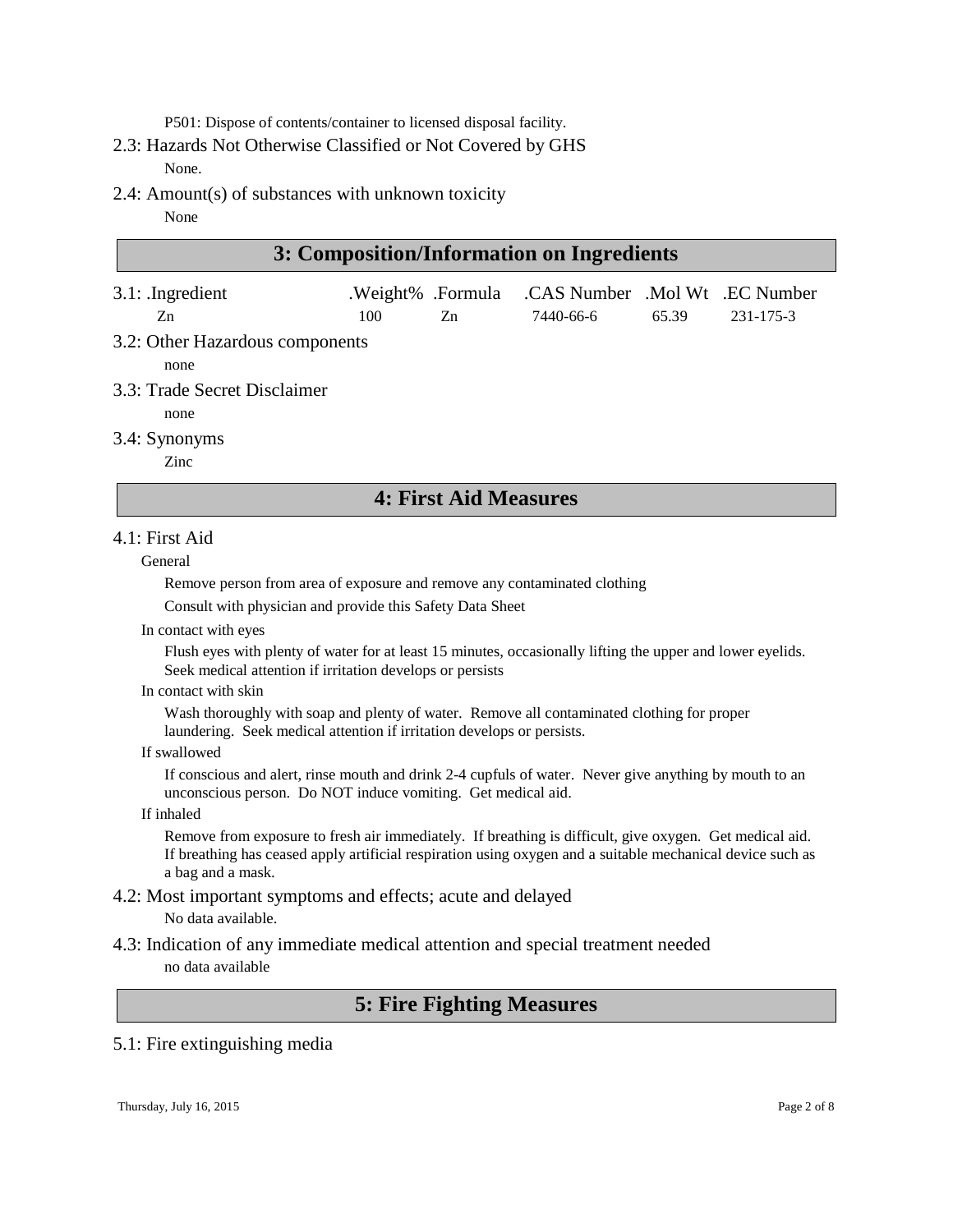Do not use water dry chemical class D metal fire agent

- 5.2: Specific hazards arising from the substance or mixture zinc oxides
- 5.3: Special protective equipment and precautions for firefighters. Wear self contained breathing apparatus for fire fighting if necessary

# **6: Accidental Release Measures**

6.1: Personal precautions, protective equipment, and emergency procedures.

For personal protection see section 8.

Use personal protective equipment.

Avoid dust formation.

Ensure adequate ventilation.

Evacuate personnel to safe areas.

Avoid breathing dust.

# 6.2: Methods and materials for containment and cleaning up.

Sweep up and shovel.

Keep in suitable, closed containers for disposal.

#### 6.3: Environmental precautions

Do not let product enter drains.

6.4: Disposal

Dispose of in accordance with local regulations.

See section 13.

# **7: Handling and Storage**

# 7.1: Precautions for safe handling

See precautionary statements in section 2.2.

Provide appropriate exhaust ventilation at places where dust is formed.

Avoid formation of dust and aerosols.

Avoid contact with skin and eyes.

#### 7.2: Conditions for safe storage

Store under inert gas.

Store away from moisture.

Keep container tightly closed.

Store in a dry and well-ventilated place.

### 7.3: Incompatibilities

acids

bases

strong oxidizing agents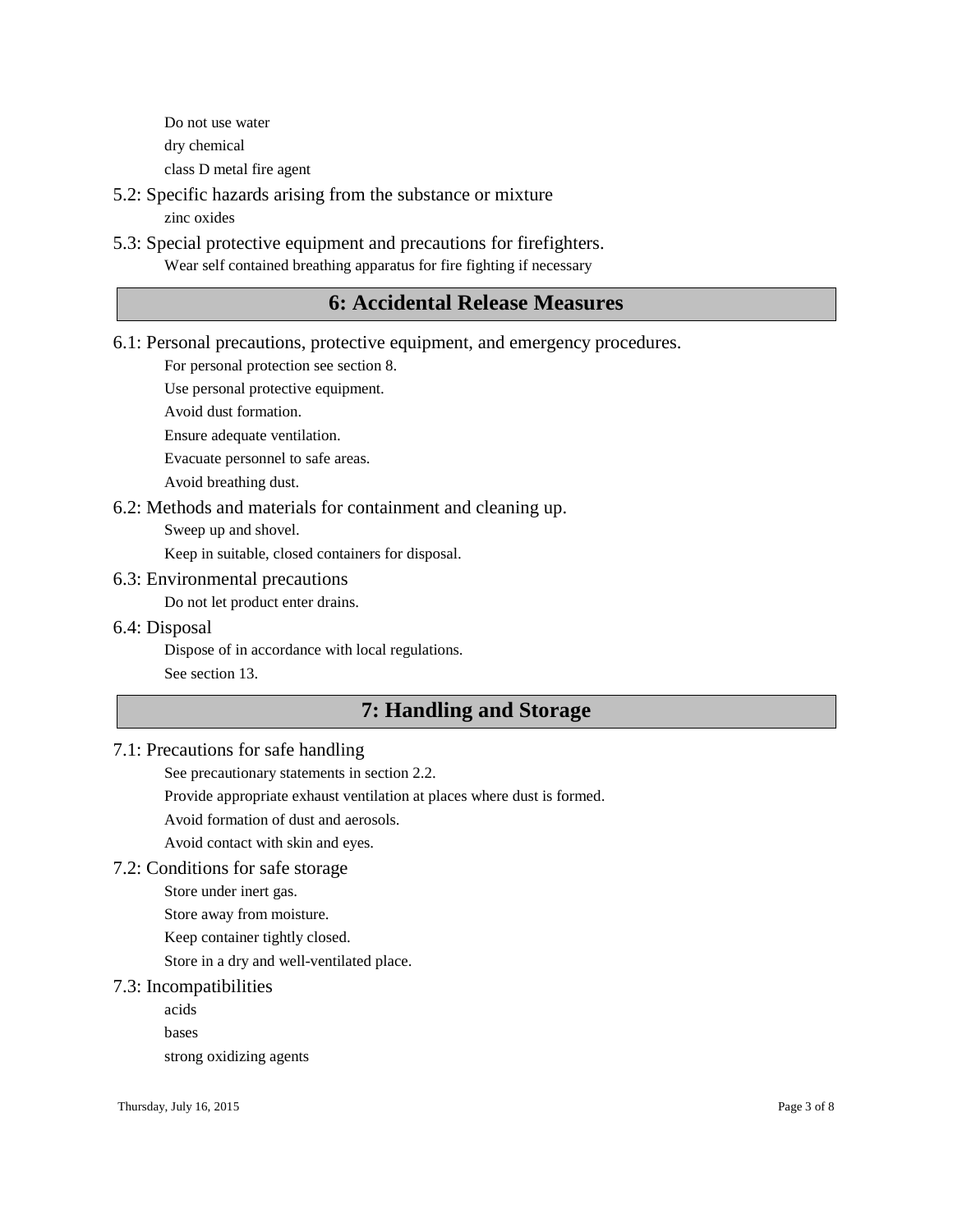# **8: Exposure Controls/Personal Protection**

# 8.1: Control parameters

OSHA permissible exposure limit (PEL)

not listed

ACGIH threshold limit value (TLV)

not listed

NIOSH recommended exposure limit (REL)

not listed

# 8.2: Engineering controls

Use adequate ventilation to keep airborne concentrations low

Facilities storing or utilizing this material should be equipped with an eyewash facility and a safety shower

# 8.3: Personal protective equipment

Eyes

Wear appropriate protective eyeglasses or chemical safety goggles as described by OSHA's eye and face protection regulations in 29 CFR 1910.133 or European Standard EN166

Skin

Wear appropriate, chemical-resistant protective gloves to prevent skin exposure.

Clothing

Wear appropriate protective clothing to prevent skin exposure

Respirator

Follow the OSHA respirator regulations found in 29CFR 1910.134 or European Standard EN 149. Always use a NIOSH or European Standard EN 149 approved respirator when necessary

# **9: Physical and Chemical Properties**

9.a: Appearance

State: Solid Form: Pieces

Color: dark gray

9.b: Odor: odorless

9.c: Odor threshold: no data available

9.d: pH: no data available

9.e: Melting point / freezing point: 420 °C (788 °F)

9.f: Initial boiling point and range: 907 °C (1,665 °F)

- 9.g: Flashpoint: no data available
- 9.h: Evaporation rate: no data available
- 9.i: Flammability (solid, gas): no data available

9.j: Upper/lower flammability or explosive limits: no data available

9.k: Vapor pressure: no data available

9.l: Vapor density: no data available

9.m: Relative density: 7.133 g/mL at 25 °C (77 °F)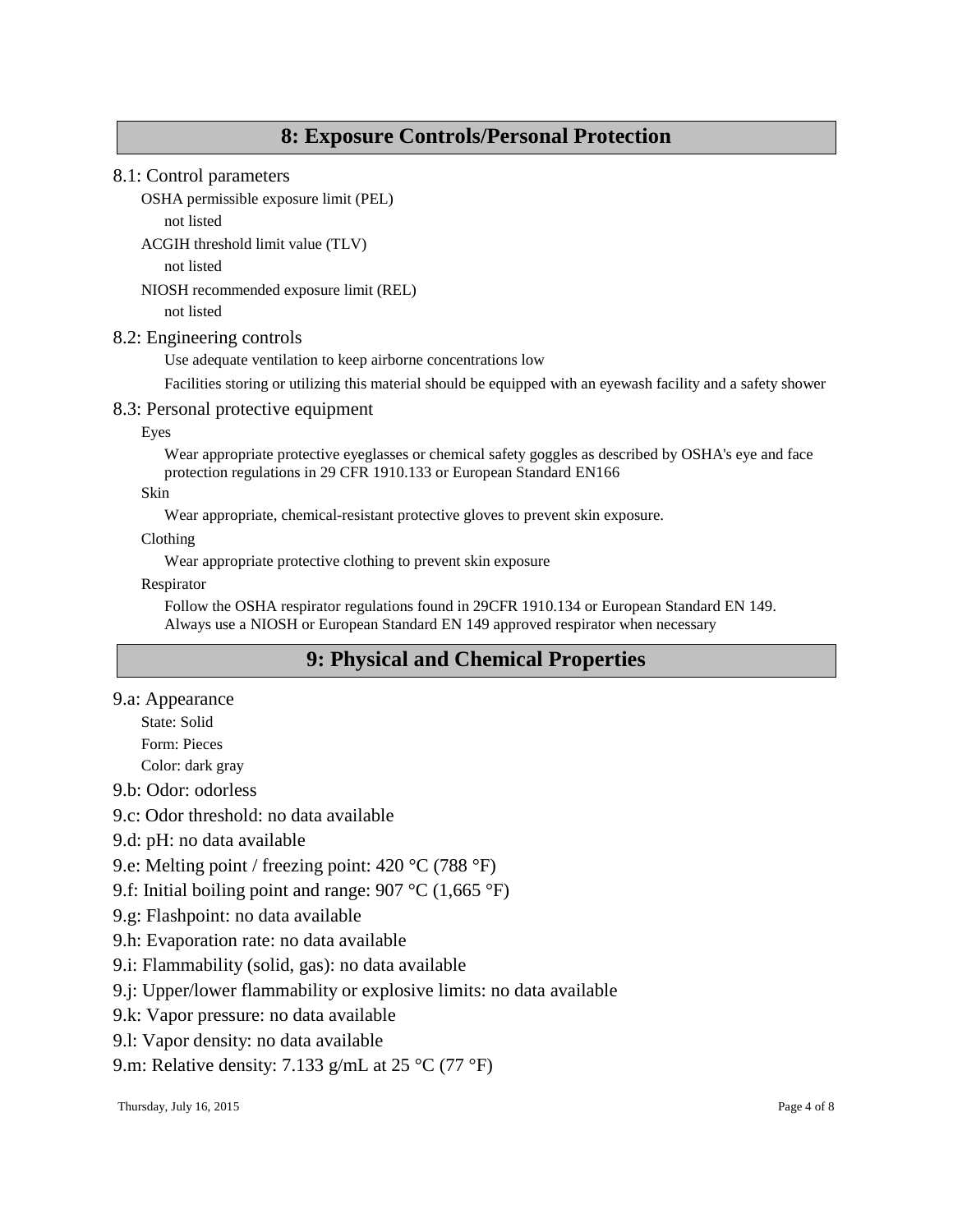- 9.n: Water Solubility: insoluble
- 9.o: Partition coefficient: n-octanol/water: no data available
- 9.p: Auto-ignition temperature: no data available
- 9.q: Decomposition temperature: no data available
- 9.r: Viscosity: no data available

# **10: Stability and Reactivity**

- 10.1: Reactivity no data available
- 10.2: Chemical stability Stable under recommended storage conditions.
- 10.3: Possibility of hazardous reactions no data available
- 10.4: Conditions to avoid exposure to water
- 10.5: Incompatible materials See section 7.3.
- 10.6: Hazardous decomposition products In the event of fire: see section 5.2 Other decomposition products - no data available

# **11: Toxicological Information**

11.1: Toxicity data Acute toxicity - Oral LD50 Oral - rat - >2,000 mg/kg Acute toxicity - Dermal no data available Acute toxicity - Inhalation LC50 Inhalation - rat - 4 hrs >5.41 mg/kg Skin corrosion/irritation no data available Eye damage/irritation No data available. Respiratory irritation No data available. Germ cell mutagenicity no data available Reproductive toxicity no data available Specific organ toxicity - single exposure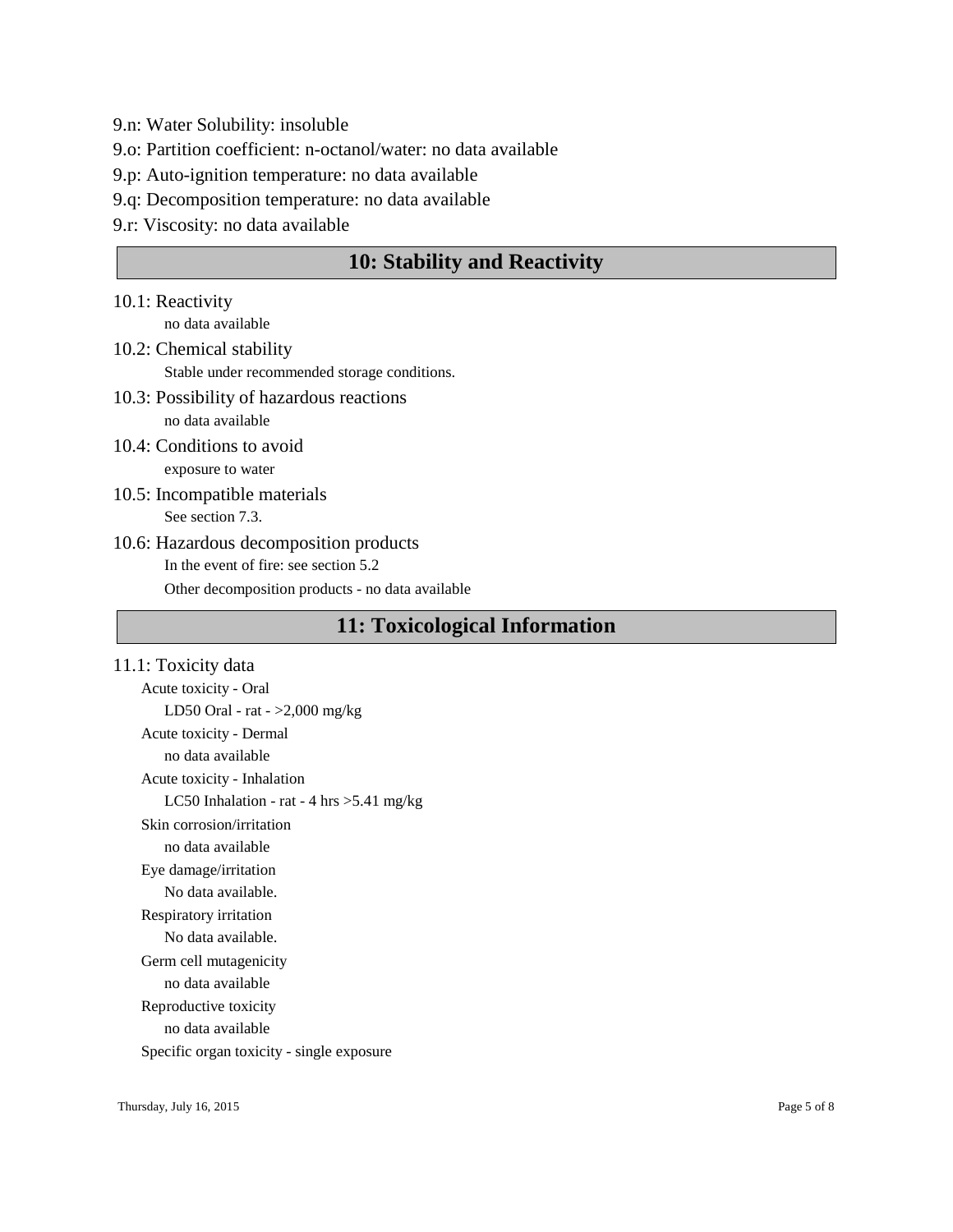No data available.

Specific organ toxicity - repeated exposure

No data available.

#### Aspiration hazard

No data available.

Additional information

No data available.

#### ACGIH carcinogenicity

The ACGIH has not identified any component of this product present at levels greater than or equal to 0.1% as a probable, possible or confirmed human carcinogen.

#### IARC carcinogenicity

The IARC has not identified any component of this product present at levels greater than or equal to 0.1% as a probable, possible or confirmed human carcinogen.

#### NTP carcinogenicity

The NTP has not identified any component of this product present at levels greater than or equal to 0.1% as a probable, possible or confirmed human carcinogen.

#### OSHA carcinogenicity

OSHA has not identified any component of this product present at levels greater than or equal to 0.1% as a probable, possible or confirmed human carcinogen.

### 11.2: Routes of exposure

See section 2.2

#### 11.3: Symptoms of exposure

See section 4.2

### 11.4: Delayed and immediate effects of esposure

No data available

# **12: Ecological Information**

### 12.1: Ecotoxicity

#### Toxicity to fish

LC50 - Cyprinus carpio (Carp) - 450 µg/l - 96 h

Toxicity to daphnia and other aquatic invertebrates

LC50 - Daphnia magna (Water flea) - 0.068 mg/l - 48 h

Toxicity to algae/bacteria

No data available

#### 12.2: Persistence and degradability

no data available

# 12.3: Bioaccumulative potential

Algae - 7 day at 16 °C - 5 µg/l Bioconcentration factor (BCF): 466

# 12.4: Mobility in soil

no data available

# 12.5: Other effects

Very toxic to aquatic life with long lasting effects.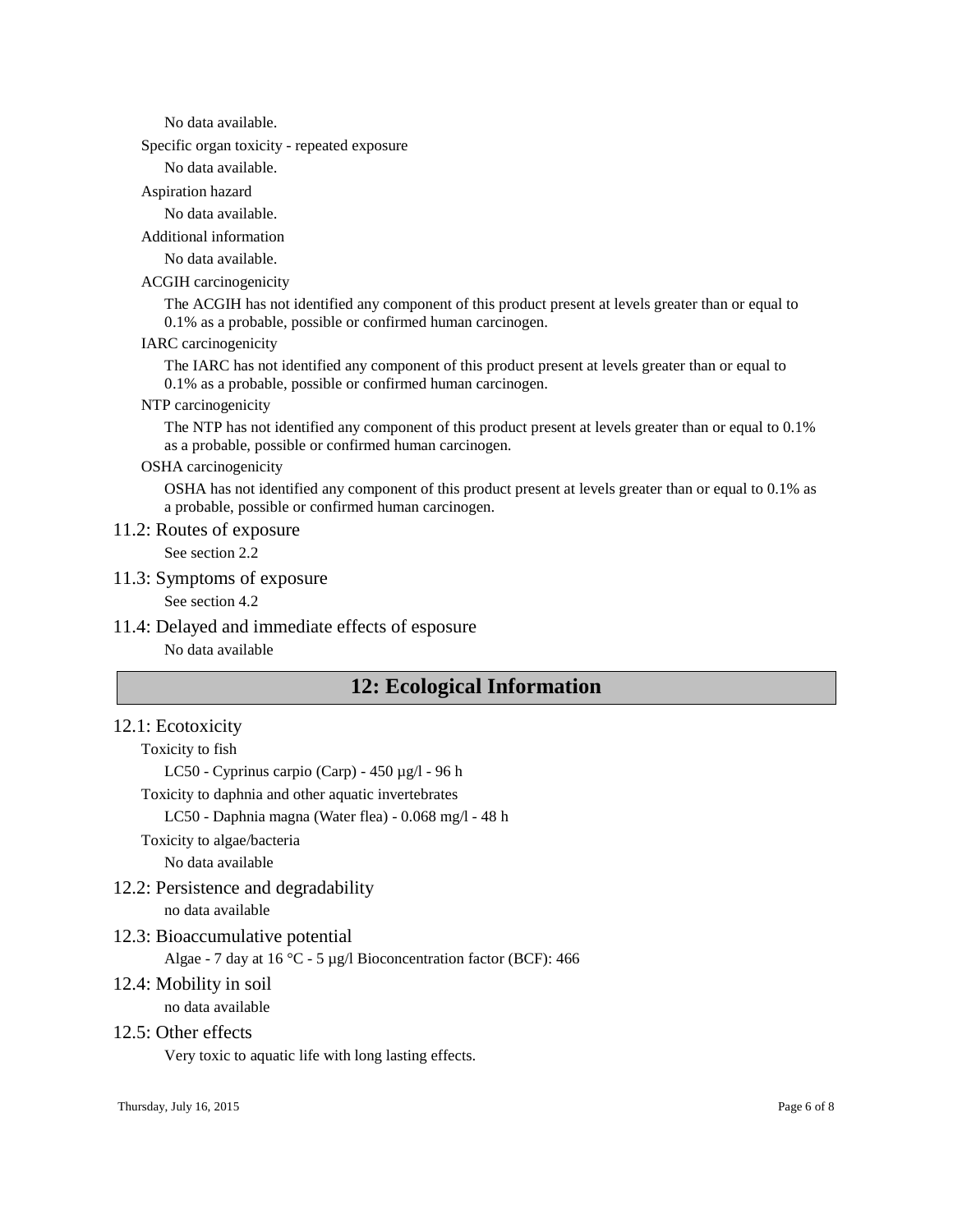# **13: Disposal Considerations**

# 13.1: Waste treatment methods

No data available

# 13.2: Safe handling

See section 7.1 .

# 13.3: Product disposal

Contact a licensed professional waste disposal service to dispose of this material.

# 13.4: Packaging disposal

Dispose of as unused product.

# **14: Transport Information**

### 14.1: DOT(US)

UN Number: 3077

Proper Shipping Name: Not a dangerous goods

Shipping Class(es): 9

Marine Pollutant: No

### 14.2: IMDG

UN Number: 3077

Proper Shipping Name: Environmentally hazardous substance, solid, n.o.s. (Zinc)

Packing Group: III

Shipping Class(es): 9

Marine Pollutant: Yes

# 14.3: IATA

UN Number: 3077 Proper Shipping Name: Environmentally hazardous substance, solid, n.o.s. (Zinc) Packing Group: III Shipping Class(es): 9

# 14.4: Special Shipping Precautions

None

# **15: Regulatory Information**

# 15.1: TSCA inventory

This material is listed on the TSCA inventory.

# 15.2: SARA 302 components

This material is not subject to the reporting requirements of SARA Title III, Section 302.

# 15.3: SARA 313 components

This material is not subject to the reporting requirements of SARA Title III, Section 313.

# 15.4: SARA 313/312 hazards

No SARA hazards.